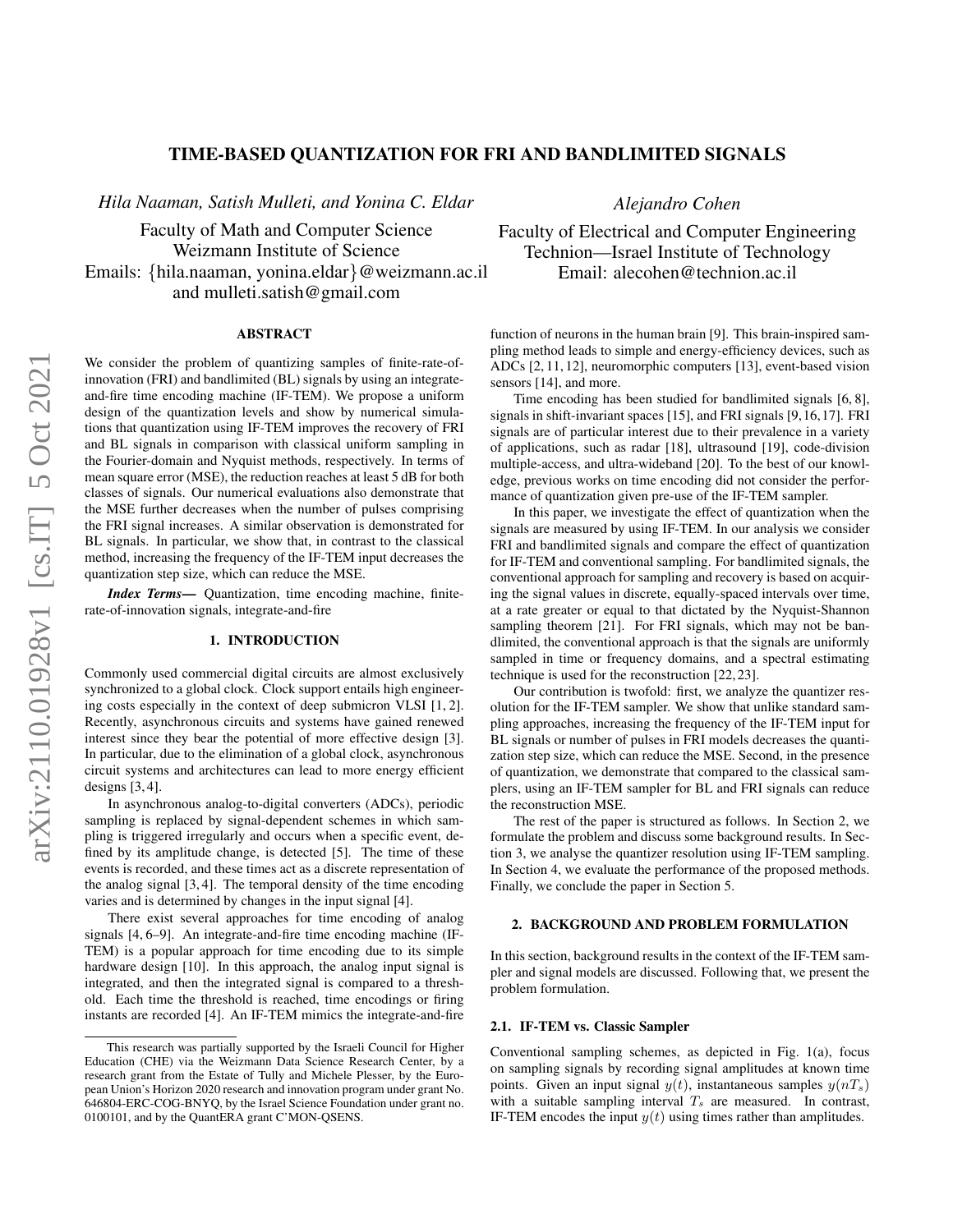

Fig. 1. (a) classical schematic sampler. (b) IF-TEM sampler.

Consider an IF-TEM with bias b, scaling  $\kappa$ , and threshold  $\delta$ , as depicted in Fig. 1(b). The input signal to the IF-TEM,  $y(t)$ , is realvalued and bounded such that  $|y(t)| \leq c < b < \infty$ . To time-encode the signal  $y(t)$ , a bias b is added. The resulting signal  $b + y(t)$  is scaled by  $1/\kappa$  and integrated. Finally, the time instants (also denoted as firing instants) at which the integral exceeds a threshold  $\delta$  are recorded and the integrator resets. The IF-TEM input  $y(t)$  and its output  $\{t_n\}_{n\in\mathbb{Z}}$  are thus related as

$$
y_n \triangleq \int_{t_n}^{t_{n+1}} y(s) \, ds = -b(t_{n+1} - t_n) + \kappa \delta. \tag{1}
$$

The measurements  $y_n$  are used in the reconstruction of the input signal from the firing instants. From (1) and the fact that  $|y(t)|$  is bounded by c, the time difference  $T_n = t_{n+1}-t_n$  is bounded by [16]

$$
\Delta t_{\min} = \frac{\kappa \delta}{b+c} \le T_n \le \frac{\kappa \delta}{b-c} = \Delta t_{\max}.
$$
 (2)

### 2.2. Sampling and Recovery of BL and FRI signals

A signal  $x(t)$  is said to be c-bounded and  $2\Omega$  BL signal if  $|x(t)| \leq c$ , where  $c \in \mathbb{R}$ , and its Fourier transform decays outside the closed interval  $[-\Omega, \Omega]$ . The frequency upper bound  $\Omega$  is known as the band limit, and its support is referred to as the bandwidth [21]. The Shannon-Nyquist theorem, which we refer to as the classical approach, states that a 2 $\Omega$  BL signal  $y(t)$  can be perfectly recovered from its uniform samples  $y(nT<sub>s</sub>)$ , if the sampling rate is at least the Nyquist rate  $\frac{\Omega}{\pi}$  [21]. Results on BL signals reconstruction from IF-TEM outputs have been considered for cases where the input signal is 2 $\Omega$  BL and c-bounded with finite energy E [4, 6, 8]. A signal  $x(t) \in L^2(\mathbb{R})$  is said to have finite energy  $E \in \mathbb{R}$  if  $E =$  $\int_{-\infty}^{\infty} |x(t)|^2 dt < \infty$ . In general, the bandwidth 2 $\Omega$  and the amplitude upper-bound  $c$  are independent. Here, we consider BL signals with maximal energy  $E$ ; in this case, as given in [24], the relation between  $\Omega$  and  $c$  is  $c = \sqrt{E\Omega/\pi}$ .

We consider the IF-TEM sampling and recovery mechanism as in [6] (except that the refractory period is assumed to be zero). By using an iterative approach, Lazar and Tóth showed that such signals can be perfectly recovered using an IF-TEM with parameters  ${b, \kappa, \delta}$  if  $b > c$  and [6]

$$
\Delta t_{\text{max}} < \frac{\pi}{\Omega}.\tag{3}
$$

The bound in (3) requires a bandwidth that is inversely proportional

to the time difference between the firing instants, i.e., the BL input signal can be recovered if the overall firing rate of the IF-TEM is higher than the Nyquist rate. In this case, the signal is reconstructed in a manner similar to that of a BL signal recorded with irregularly spaced amplitude samples (cf. [6, 8] for IF-TEM recovery mechanism details).

In the context of FRI signals, a kernel-based sampling framework is typically studied [22, 23]. A signal  $x(t)$  is said to be a Tperiodic FRI signal if

$$
x(t) = \sum_{p \in \mathbb{Z}} \sum_{\ell=1}^{L} a_{\ell} h(t - \tau_{\ell} - pT), \tag{4}
$$

where the FRI parameters  $\{(a_{\ell}, \tau_{\ell}) | \tau_{\ell} \in (0, T], a_{\ell} \in \mathbb{R}\}_{\ell=1}^{L}$  are the unknown amplitudes and delays. The number of FRI pulses L and the pulse shape  $h(t) \in L^2(\mathbb{R})$  are known. Since  $x(t)$  is T-periodic, it has the following Fourier series representation

$$
x(t) = \sum_{k \in \mathbb{Z}} X[k] e^{jk\omega_0 t}, \tag{5}
$$

where

$$
X[k] = \frac{1}{T}H(k\omega_0) \sum_{\ell=1}^{L} a_{\ell} e^{-jk\omega_0 \tau_{\ell}},
$$
\n(6)

and  $\omega_0 = \frac{2\pi}{T}$ . Here  $H(\omega)$  is the continuous-time Fourier transform of  $h(t)$ . The rate of innovation of  $x(t)$ , that is, the degrees of freedom per unit time interval, is  $\frac{2L}{T}$ .

The parameters  $\{a_{\ell}, \tau_{\ell}\}_{\ell=1}^{L}$  can be uniquely computed from a minimum of  $2L$  and  $2L + 2$  Fourier series coefficients (FSCs), for the classical and IF-TEM setup respectively, by using spectral analysis methods, such as the annihilating filter (AF) [16, 17, 22, 23]. Hence, with  $2L$  FSCs  $X[k]$  can uniquely determine the FRI signal  $x(t)$  [23]. Thus, the FRI signal reconstruction problem is reduced to uniquely determining the desired number of FSCs from the signal measurements. Reconstruction from IF-TEM outputs have been considered for cases where the FRI input is c-bounded and is guaranteed if the IF-TEM parameters satisfy [16, 17].

$$
\frac{1}{\Delta t_{\text{max}}} \ge \frac{2L+2}{T}.\tag{7}
$$

This condition is similar to the classical FRI method where perfect recovery is achieved when sampling at the rate of innovation. For details on sampling and perfect reconstruction of FRI signals from classical and IF-TEM outputs, we refer to [17, 19, 22].

### 2.3. Problem Formulation

We consider the problem of recovering a signal  $x(t)$ , which can be either an FRI or BL signal, from its quantized samples for the IF-TEM and classical setup. Specifically, for FRI signals, we consider a T-periodic FRI signal as in (4), where our goal is to retrieve the FRI parameters  $\{a_{\ell}, \tau_{\ell}\}_{\ell=1}^{L}$  from quantized IF-TEM samples. In this case, the FSCs are calculated from quantized samples. For BL signals, we consider a  $2\Omega$  BL and c-bounded signal with a fixed maximal energy  $E < \infty$ . Our goal is to retrieve the signal from quantized IF-TEM samples.

A generalized sampling with quantization scheme is shown in Fig. 2. Here, the input signal  $x(t)$  is passed through a sampling kernel  $g(t)$ , which results in the signal  $y(t)$ . Then a set of N measurements,  $\{\theta_n\}_{n=1}^N$ , are computed from  $y(t)$ . The *sampler* is denoted by *S*, and the *quantizer* is denoted by *Q*. The sampler could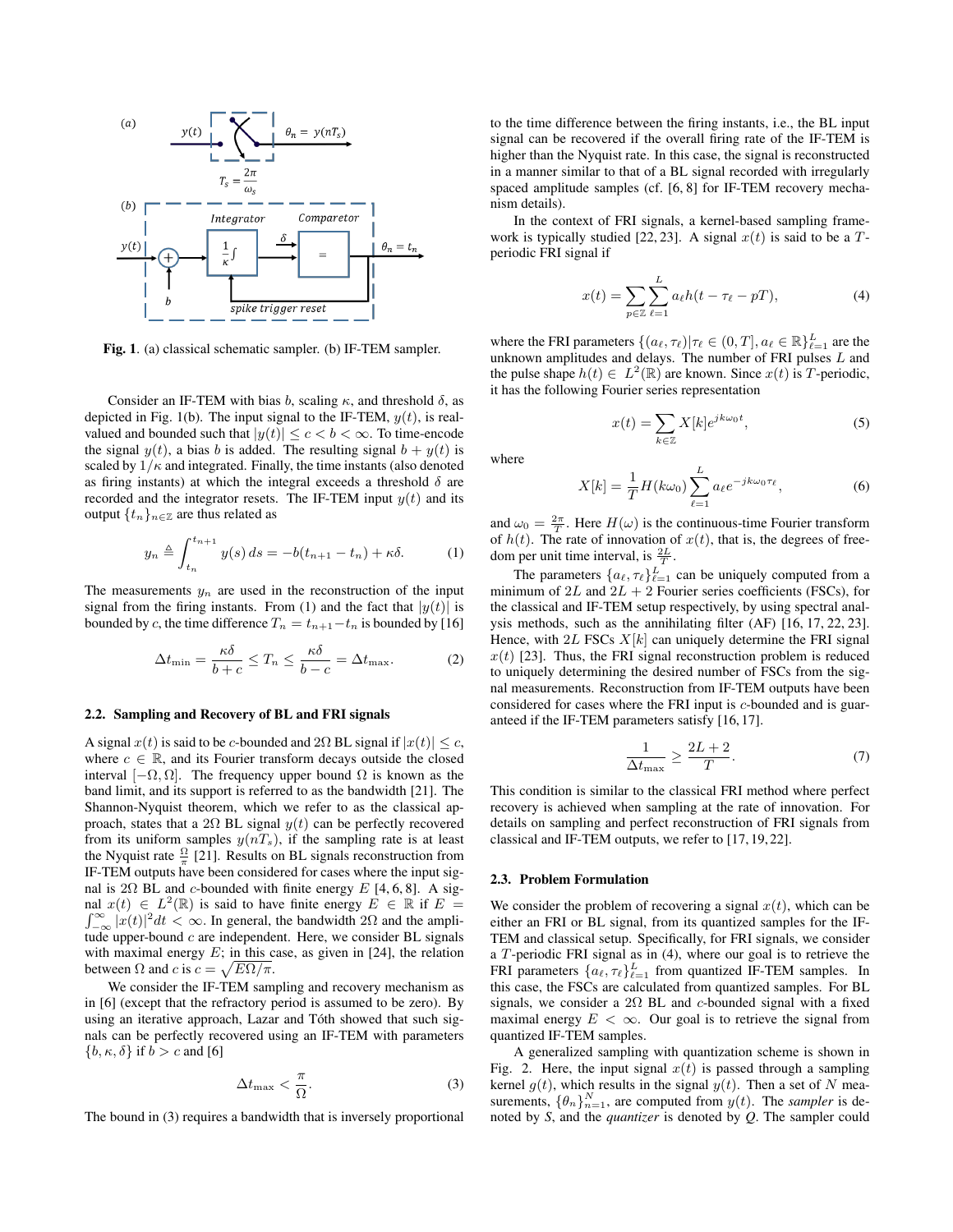

Fig. 2. Generalized sampling with quantization system mode: Continuous-time signal  $x(t)$  is filtered through a sampling kernel  $g(t)$  resulting in  $y(t)$ . Then  $y(t)$  is sampled by using a sampler S that results in a discrete representation  $\{\theta_n\}$ . The representation is quantized by a quantizer Q, resulting in  $\{f(\theta_n)\}.$ 

be either a classical instantaneous sampler as shown in Fig. 1(a) or an IF-TEM as depicted in Fig. 1(b). In the former framework, we have  $\theta_n = y(nT_s)$ , with a suitable sampling interval  $T_s$ , whereas in the later encoding scheme the measurements are given by  $\theta_n = t_n$ , where  $\{t_n\}_{n=1}^N$  are the time-encodings.

For the BL case, the sampling kernel is a low-pass filter or can be removed. For the FRI case, in both IF-TEM and classical settings, the sampling kernel  $q(t)$  is designed such that  $2L + 2$  FSCs of  $x(t)$ are computed from  $\{\theta_n\}_{n=1}^N$  where  $N \geq 2L + 2$ . In particular, a sum-of-sincs (SoS) filter can be used to determine the FSCs from the measurements [17, 19].

After the sampler computes the measurements  $\theta_n$  of the signal  $x(t)$ , the samples are quantized. In the classical sampling scheme, the instantaneous samples  $y(nT<sub>s</sub>)$  are quantized; in IF-TEM, the differences,  $T_n = t_{n+1} - t_n$  rather than the time-encodings  $t_n$  are quantized resulting in  $f(\theta_n) = \hat{T}_n$ , where  $\hat{T}_n$  denotes  $T_n$  quantized.

Due to quantization, the signal  $x(t)$  cannot be perfectly recovered. Our objective is to compare the classical and IF-TEM reconstructions by calculating the MSE of the recovered FRI and BL signals from the quantized measurements  $f(\theta_n)$ . In particular, we would like to assess and analyze if there is any advantage of using IF-TEM over classical sampling when recovering FRI and/or BL signals in the presence of quantization.

### 3. QUANTIZED IF-TEM SYSTEM

In this section, we analyze quantization strategies for classical and IF-TEM sampling schemes with FRI and BL signals. We show that as the number of pulses L increases for FRI signals, or the signal's frequency for BL signals, the dynamic range of each sample decreases. We therefore suggest increasing the resolution of the quantizer as a function of  $L$  or the frequency of the signals.

For both FRI and BL signals, the sampled signal is quantized by an identical uniform scalar quantizer with resolution of  $\log_2 K$ bits, i.e., each quantizer can produce  $K$  distinct output values. To compare both the IF-TEM and classical methods, first, we discuss quantization in the classic framework. For FRI signals, given that the SoS filter is bounded, the filter  $y(t)$  is also bounded [17,24]:

$$
|y(t)| \le c = L a_{\text{max}} \|g\|_{\infty} \|h\|_{1}.
$$
 (8)

For BL signals, assuming  $y(t)$  is a signal with finite energy E [24],

$$
|y(t)| \le c = \sqrt{\frac{E\Omega}{\pi}}.
$$
\n(9)

This implies that the dynamic range of the instantaneous samples  $y(nT<sub>s</sub>)$  lie within  $[-c, c]$ . Consider a K level uniform quantizer. The quatization step size is

$$
\Delta_{\text{classic}} = \frac{2c}{K}.\tag{10}
$$

For the IF-TEM sampler, we quantize the time-differences  $T_n$ . From (2), we note that the dynamic range of  $T_n$  is  $\left[\frac{\kappa \delta}{b+c}, \frac{\kappa \delta}{b-c}\right]$ . Hence, for a  $K$ -level uniform quantizer, the step-size is given by

$$
\Delta_{\text{IF-TEM}} = \frac{\frac{\kappa \delta}{b-c} - \frac{\kappa \delta}{b+c}}{K} = \frac{\kappa \delta}{(b+c)(b-c)} \frac{2c}{K}.
$$
 (11)

Before we proceed, note that the integrator constant  $\kappa$  is a parameter of the integrator circuit, which is usually fixed. In practice, the threshold  $\delta$ , which is a parameter of the comparator, and the bias b are easier to control. For FRI signals recovery from IF-TEM sampler, using (7), requires a the number of samples  $N \geq 2L+2$ . When increasing L, we can increase the bias b or decrease the threshold  $\delta$ to have a sufficient number of samples for recovery. To analyze the relation between L and  $\Delta_{\text{IF-TEM}}$ , fixed values of  $\delta$  and  $\kappa$  are assumed, while  $b$  can be change. We show that by increasing  $L$ , the quantization step size  $\Delta_{\text{IF-TEM}}$  decreases. We summarize this result in the following theorem.

Theorem 1. *Consider an IF-TEM sampler followed by a K-level uniform quantizer. For FRI signals, the quantization step* ∆*IF-TEM decreases as the number of input pulses* L *increases.*

*Proof.* For fixed values of  $\kappa$  and  $\delta$ , and since the bias is chosen such that  $b > c$ , substituting  $b = \alpha c$  with fixed  $\alpha > 1$  to (11), we have

$$
\Delta_{\text{IF-TEM}} = \frac{2\kappa\delta}{(\alpha+1)(\alpha-1)}\frac{2}{cK}.\tag{12}
$$

Using  $(8)$ , with an increasing number of pulses  $L$ , the IF-TEM quantization step size will decrease.  $\Box$ 

Comparing (10) and (12), we observe that the quantization step size in classical sampling increases with the amplitude of the FRI signal; whereas in the IF-TEM framework, the step size decreases with amplitude. Note that for a fixed  $K$ , increasing  $L$  for an FRI signal increases the number of samples  $N$  in both IF-TEM and classical methods. Thus, the total number of bits will be increased in both methods. For comparison, we set the number of samples to be equal using (7).

Next, we analyze the quantization strategies for BL signals with maximal energy  $E$ . Similar to the FRI quantizer, a  $K$ -level uniform quantizer with a quantization step size  $\Delta_{\text{IF-TEM}}$  and  $\Delta_{\text{classic}}$  for IF-TEM and classical sampler is used. We show that by increasing  $\Omega$ , the quantization step size  $\Delta_{\text{IF-TEM}}$  decreases.

Theorem 2. *Consider an IF-TEM sampler followed by a K-level uniform quantizer. For BL signals signals, the quantization step* ∆*IF-TEM decreases as the frequency of the input signal increases.*

*Proof.* The proof directly follows using similar arguments as in Theorem 1. Substituting (9) into (12), when the input signal frequency increases, namely, increasing  $\Omega$ , the quantization step  $\Delta_{\text{IF-TEM}}$  decreases. creases.

In the next section, we demonstrate Theorems 1 and 2. See Fig. 3, Fig. 4 and Table 1.

Note that FRI signals are determined by a finite number  $L$  of unknowns, referred to as innovations, per time interval  $T$ . BL signals, have  $L = 1$  innovations per Nyquist interval  $T = \frac{1}{f_{nyq}} = \frac{1}{2\Omega}$ . Thus, increasing  $\Omega > 0$  means decreasing T, which causes a similar effect of reducing the quantization step size to increase  $L$ . The time instances become closer, which causes smaller values of  $T_n$ s. Thus, the quantization error can be reduced based on dense quantization,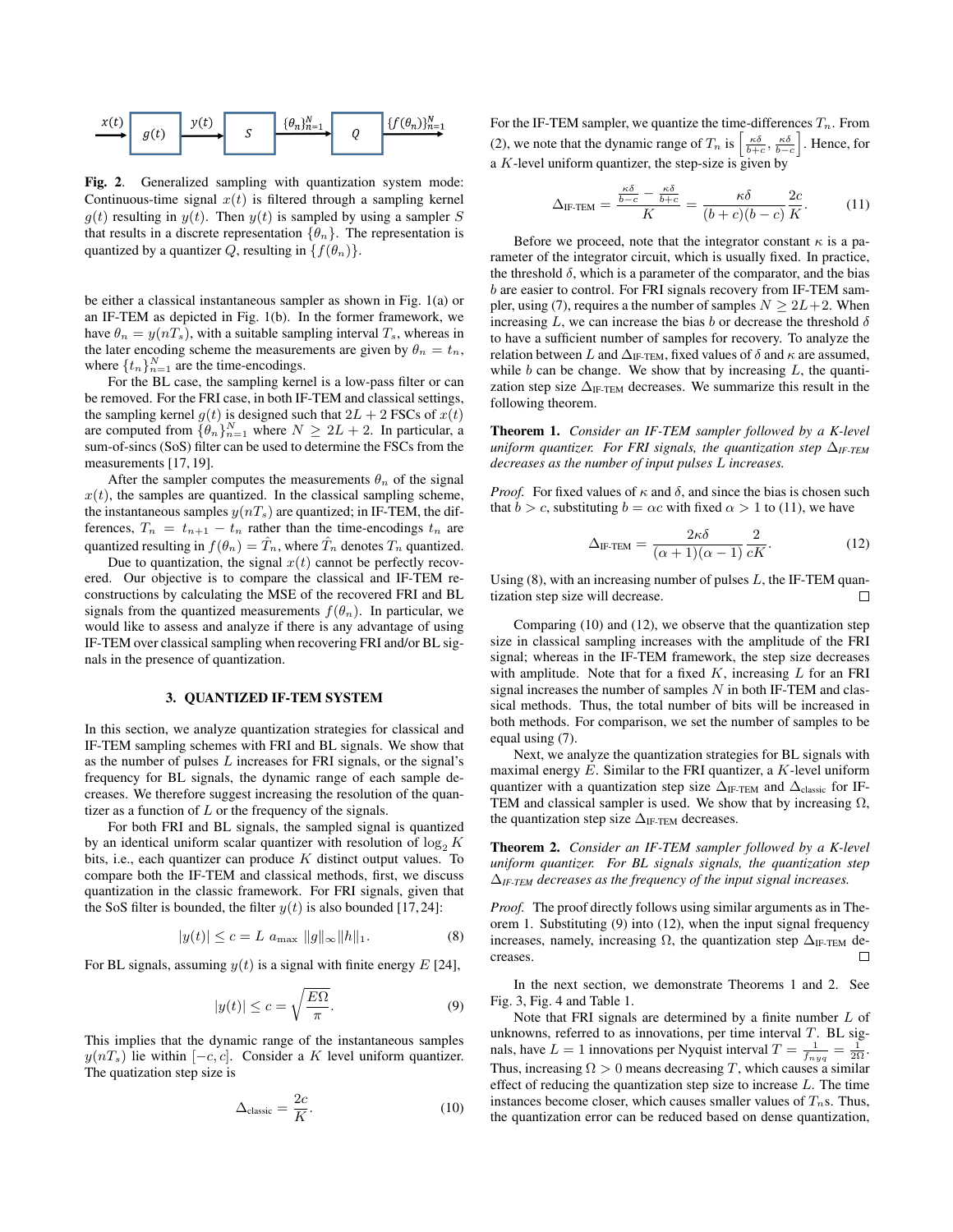

Fig. 3. Time instances differences in IF-TEM with BL signals as a function of the frequency band. The solid line shows the average  $T_n$ and the shaded region captures the standard deviation. See the range in Table 1.

and the IF-TEM framework results in lower quantization error than the classical scheme.

### 4. EVALUATION RESULTS

In this section, first, we exemplify our main result in an experimental study using simulations. We demonstrate that the quantizer resolution for each sample increases using the same number of bits overall as the input frequency increases. Next, we evaluate the performance of the proposed IF-TEM sampling frameworks with quantization in terms of MSE and compare it to the classical method and show that quantization using IF-TEM improves the recovery of FRI signals in comparison with classical sampling.

We verify our main result using a BL signal  $x(t)$  as input. We consider a 2 $\Omega$  bandlimited signal  $x(t)$  which is bounded in time, i.e.,  $|x(t)| \leq c$ , for  $c = \sqrt{E\Omega/\pi}$  with  $E = 1.6$  and  $\Omega$  varying from 5 − 50 Hz. We investigate the recovery after quantization for the IF-TEM and the Nyquist method. The input signal is given by

$$
x(t) = \sum_{n=-N}^{N} c[n] \operatorname{sinc}\left(\frac{t - nT_s}{T_s}\right),\tag{13}
$$

where  $N = 3$ ,  $T_s = \frac{1}{2\Omega}$ , and  $c_n$  is randomly selected 100 times within the range  $[-1, 1]$ . The IF-TEM parameters are selected as follows; we use fixed values of  $\delta = 0.075$  and  $\kappa = 0.4$ . To have a sufficient number of samples needed for recovery, the bias is selected such that  $b = 6c$ , resulting in a maximal oversampling factor of 3.5. We demonstrate that the time instances differences and their range,  $\Delta t_{\min} - \Delta t_{\max}$ , decreases as the frequency of the signal increases. Thus, as the BL signals frequency is higher, one can increase the resolution of the quantizer using the same number of bits. The results are shown in Fig. 3 and Table 1.

Table 1. Time instants range in IF-TEM with BL signals.

| Frequency [HZ] 5                                                  |  | - 30 - |  |
|-------------------------------------------------------------------|--|--------|--|
| $\Delta t_{\rm min} - \Delta t_{\rm max}$ 9e-04 7e-04 4e-04 3e-04 |  |        |  |

The suggested IF-TEM sampling framework with quantization is then evaluated in terms of MSE and compared to the conventional approach using an FRI signal model. In particular, we consider an



Fig. 4. Mean-squared error in estimating an FRI signal as a function of the number of bits. The solid line shows the average error and the shaded region captures the standard deviation in the estimate.

FRI signal  $x(t)$  as in (4), with period  $T = 1$  seconds which consists of  $L = 3$ ,  $L = 4$ , and  $L = 8$  impulses, with 500 randomly selected amplitudes within the range  $[-1, 1]$ . The time-delays are selected randomly within the range (0, 1] with a resolution grid of 0.05. For both the classical and IF-TEM FRI schemes, we consider an SoS sampling kernel that aids in selecting 2L FSCs [17]. For each signal  $|x(t)| \leq c$ , where c is defined in (8), the IF-TEM parameters are chosen as follows:  $b = 10c$ ,  $\delta = 30$ , and  $\kappa \in \{0.5, 2\}$  for  $L = 3, 4$ and  $L = 8$  respectively. The number of samples is the same for each data point in the classical and IF-TEM schemes and is approximately 8L. After computing the FSCs of  $x(t)$ , the FRI parameters are computed by applying orthogonal matching pursuit to both classical and IF-TEM methods [23]. Reconstruction accuracy of the two methods is compared in terms of MSE, given by

$$
\text{MSE} = \frac{||x(t) - \bar{x}(t)||_{L_2[0,T]}}{||x(t)||_{L_2[0,T]}},\tag{14}
$$

where  $\bar{x}(t)$  is the reconstructed signal.

In Fig. 4, a comparison between the expected MSE of the recovered signals from the IF-TEM sampler (in red) and the classical sampler (in blue) is shown. In the IF-TEM, the difference between the time instances is quantized, whereas, in the conventional method, the amplitudes are quantized. For each data point, the same number of samples and bits are used. First, as shown in Fig. 4, using the IF-TEM sampler results in MSE reduction of at least 5dB less using up to 8 bits, compared to the classical sampler. When the number of bits is greater than 8, almost perfect recovery is achieved in both methods. Second, when increasing the number of pulses L, or raising the rate of innovation, the MSE is further decreased. As increasing the number of pulses for FRI signals is similar to increasing the input signal frequency for BL signals, the same behaviour holds for BL signals.

### 5. CONCLUSION

In this work we studied the problem of time-based quantization for FRI and BL signals using a uniform design of the quantization levels. We analyzed the quantizer resolution for the IF-TEM sampler and showed that using an IF-TEM sampler, in contrast to traditional sampling methods, increasing the frequency of the IF-TEM input for BL signals or the number of pulses in FRI models reduces the quantization step size using the same amount of bits. Thus, in terms of MSE, the recovery can be improved compared to the classical approaches.